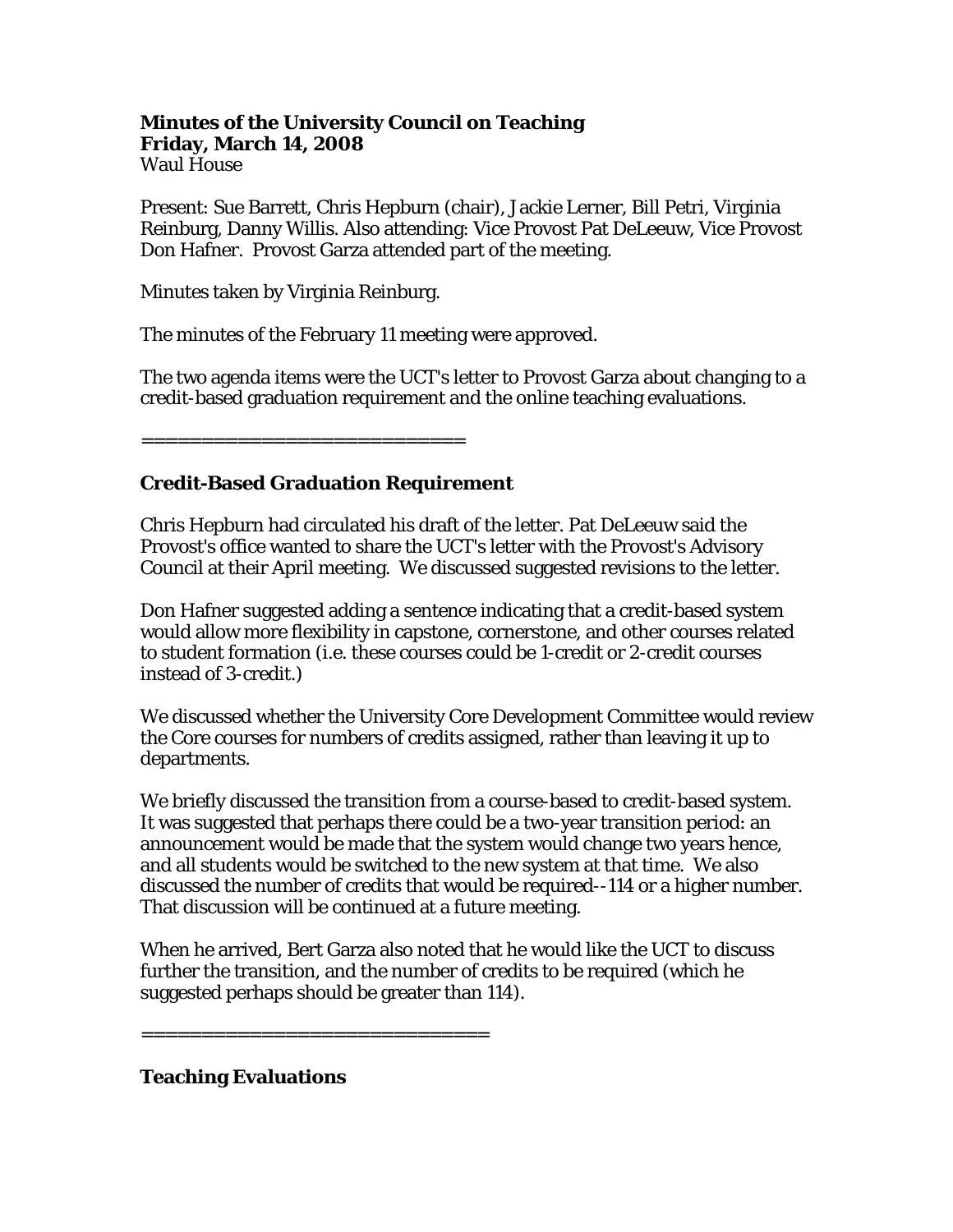We reviewed the UCT's proposed version of a new instrument (written last year, with input from about fifty faculty members, some administrators, and some students). The plan is to have the Provost's Advisory Council look at this proposed version.

The bias issue: The Provost's Advisory Council discussed this. Gilda Morelli reviewed the literature on bias in teaching evaluations for the Council; the literature is inconclusive, and Pat DeLeeuw indicated that the Council seemed satisfied for the moment.

The Provost's Advisory Council was also concerned about the students relying on PEPs, which have obvious problems, and releasing the results of the evaluations would be a remedy for student reliance on the PEPs in choosing their courses.

Don Hafner reported on what he heard from the students who sit on the Provost's Advisory Council. They suggested that junior faculty not have their results published for the first few years (there was some discussion of this in our meeting). They were also interested in the summaries from the evaluations, not the students' individual comments. (And Sue Barrett reminded us that students want to know how hard the courses are, as well as how interesting the professors are.) The students are aware of the problems associated with the PEPs, and favor releasing the results of the evaluations to the students.

It was suggested that the Provost's office organize a meeting or panel discussion for faculty at which the new plans for the evaluations--both the new form, "releasing" or "publishing" the results, and the bias issue--would be discussed.

We discussed the 5-point scale in the instrument. Jackie Lerner suggested labeling the two end points rather than each of the five points; the LSOE has studied this issue and this seems like the best approach. She also suggested adding an option labeled something like "no basis for judgment." Those present seemed inclined to accept both suggestions.

Pat DeLeeuw will consult an outside expert (Walt Haney or one of his students) about the new instrument and the bias issue.

We agreed that there should be further discussion about a set of guidelines for releasing the results of the evaluations (whose would be released, whether only Part A would be released, etc.). Bert Garza indicated that the plan was to release them to the BC community only (password protected).

The meeting was adjourned.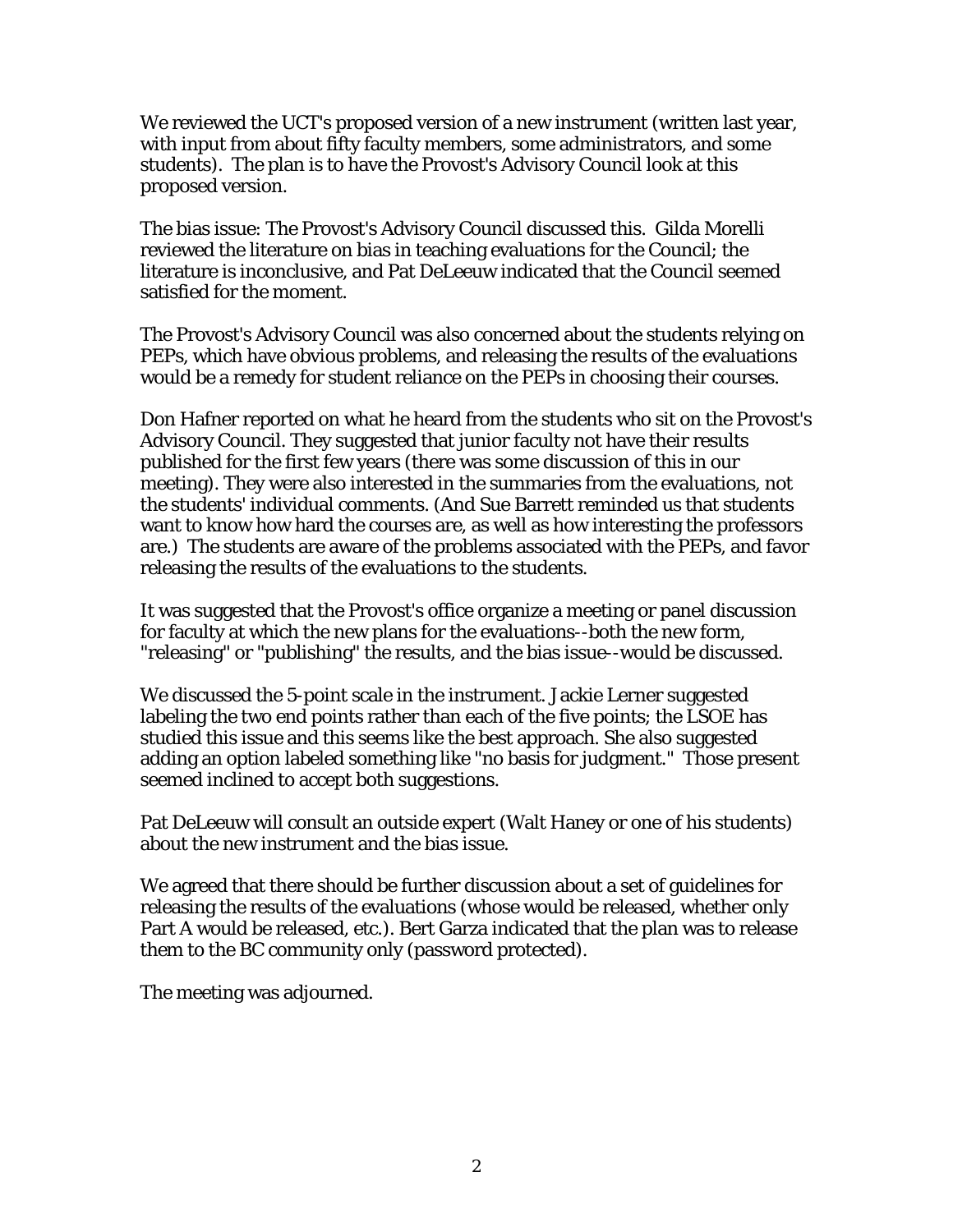## **University Council on Teaching Report on a Credit-based Undergraduate Graduation System for Boston College March 2008**

### Introduction

 At the request of the Provost, the University Council on Teaching (UCT) has investigated the pros and cons of a potential credit-based undergraduate graduation requirement to replace the current course-based system. After lengthy discussions the UCT, by unanimous consensus at its February 2008 meeting, recommends a credit-based system to the Provost.

### Considerations of the UCT

- The principal advantages of a credit-based system are flexibility and fairness. Currently, only 3-credit courses count toward graduation. Thus, for instance, courses such as freshman one-credit advising seminars and science laboratories do not count toward graduation. This discourages students from enrolling in courses of fewer than three credits and science students have long lobbied to have laboratories count toward graduation. Allowing courses of variable credit levels to count toward graduation would open up an exciting spectrum of potential courses for students. Informal discussions with faculty from many disciplines indicated they were excited by the prospect of offering some courses differing from the traditional, 3-credit mode. Some 1 or 2 credit courses might, for instance, entail more focused or practical inquiry, while others could involve groups meeting with faculty members to discuss a favorite author once a week. Capstone and Cornerstone courses of fewer than 3 credits can easily be envisioned, as can courses dealing with topics such as Student Formation or Ethics and Values. The opportunities are limitless. Independent study and research courses would be easier to design and would be more flexible if they did not need to be 3 credits, but allowed for the credit to be set by the nature of the topic and the student effort involved. This would be particularly valuable if we wished to expand research courses for freshman and sophomores. Likewise, summer programs would be easier to devise and give credit for if they could be given other than 3 credits. Three-credit courses would still be the norm at Boston College, but we believe that if a credit-based graduation system were to be emplaced, most departments would rapidly initiate a spectrum of courses of varying credit.
- The UCT sees no reason why changing to a credit-based graduation system would have any negative effect on a Boston College undergraduate education or the liberal arts nature of this education. While, for instance, students in more laboratory intensive majors such as the sciences might take one or two fewer 3-credit courses, course diversity would likely be maintained by the addition of other 1 and 2 credit courses.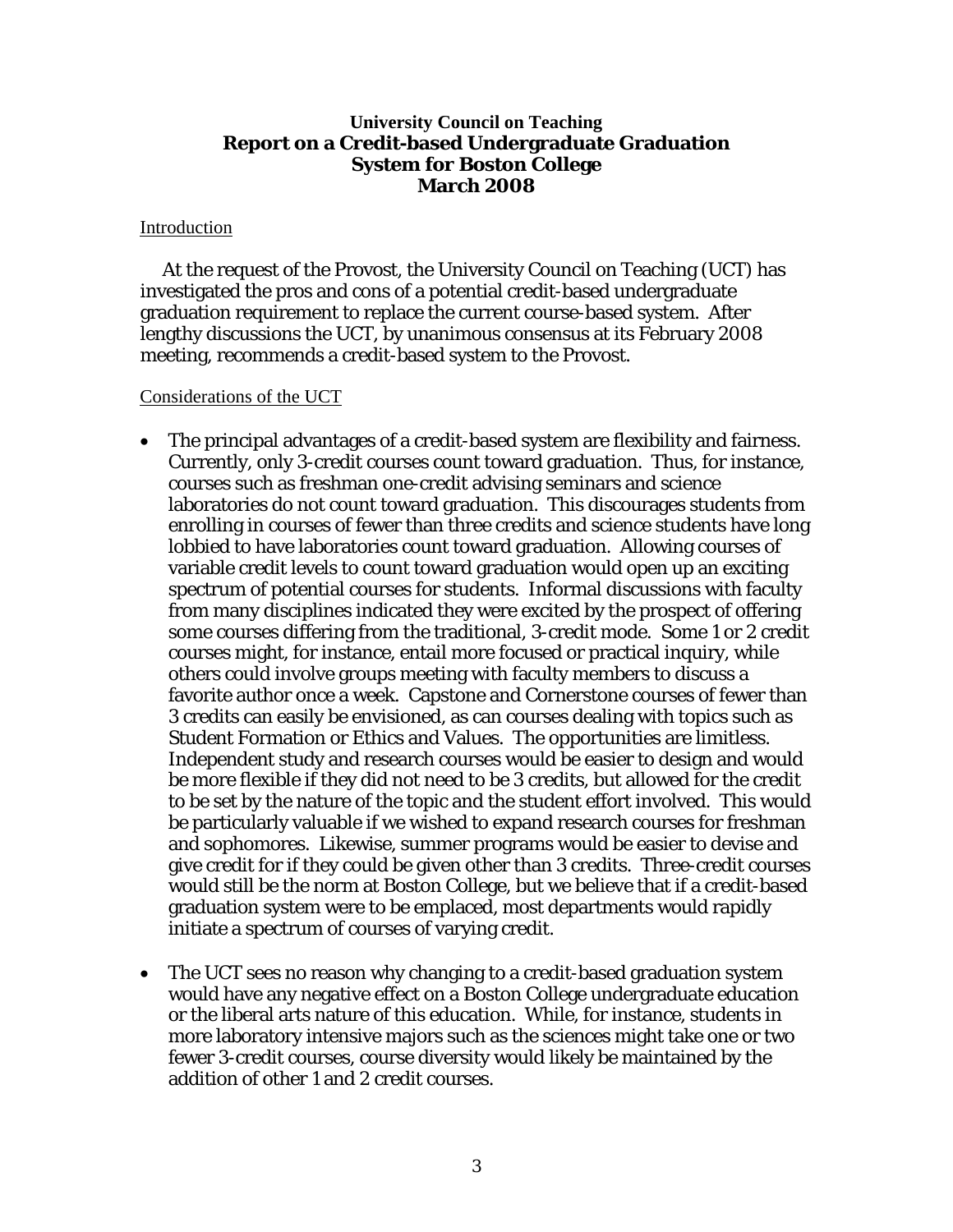- The current student computer record keeping system (SIS) can handle a credit-based system. The Law School already uses a credit-based system and the Nursing School used to do so. Director of Student Services Louise Lonabocker told the Committee that she sees no major technical problems in converting all undergraduates to a credit-based auditing/accounting system.
- Converting to a credit-based graduation system would force all undergraduate Departments, Colleges and Schools to re-evaluate and restate their curriculum offerings and requirements. Despite the obvious effort involved in doing this, the UCT generally felt a curriculum review of this nature would be beneficial.
- Since credit hours would now become important, a clear idea of what a credit represents would be needed. The UCT discussed various options, but the most commonly used definition generally relates credit hours to contact hours per week during the semester. Guidelines published by the American Association of College Registrars and Admissions Officers (AACRAO) (appended) and given to the group by Louise Lonabocker likely form a good working definition for credit hour assignments. For semester courses, this definition essentially gives a credit for a contact hour of class time and implies two hours of student preparation time for the class. For laboratory or studio classes, one credit hour is given for two hours of class time. For independent study, three hours of work per week are required for each credit.
- The question of who decides how much credit a course is worth was discussed at length. The UCT sees no viable alternative other than having Departments assign course credits. However, to insure consistency with the University standard across Schools and Colleges, the UCT voiced its unanimous recommendation that each School set up a curriculum review and oversight committee to evaluate departmental offerings and the credits awarded for each course. The University Core Development Committee would be responsible for evaluating credits assigned to courses in the University core program and further, this committee might be proactive in seeking to develop core courses in other than a traditional three-credit mode. It is suggested that credit reviews take place on a periodic rotating basis, perhaps reviewing each Department every 3 years.
- The UCT recommends that to initiate a credit-based undergraduate graduation system the University start with the current standard of 114 credits (i.e., 38 three-credit courses). Once credit-based graduation is established, this number of credits could be modified if desired. It might also be acceptable for different Schools to have different credit requirements for graduation. While the UCT spent time discussing alternative models, such as increasing the number of credits needed to graduate to 120, the committee feels that this presents a number of ancillary problems and that it may be preferable to wait until after there is experience with a credit-based system before altering the number of credits needed to graduate.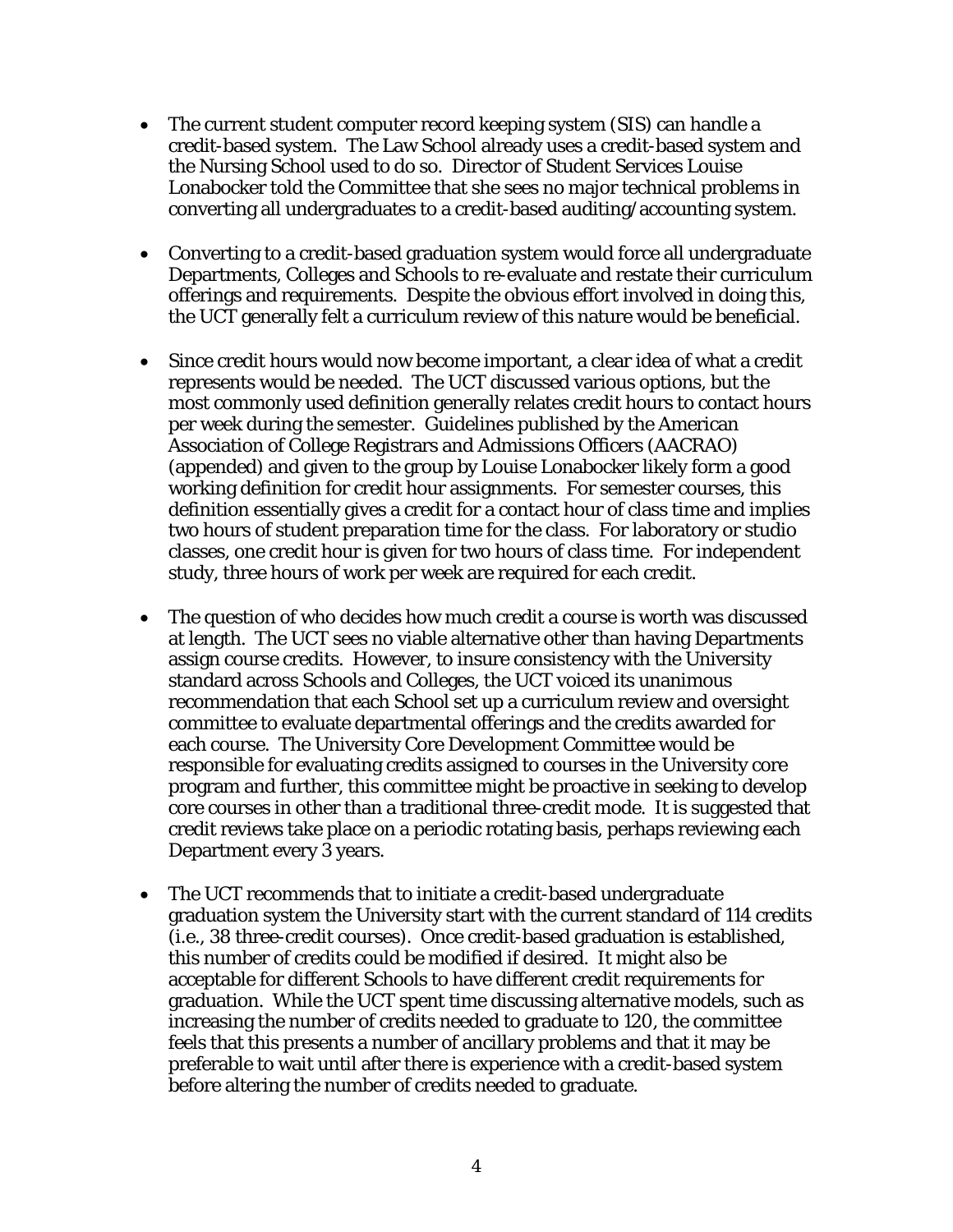- The UCT feels that shifting to a credit-based system would have little effect on faculty teaching loads. Since teaching loads are currently determined at the Department and College/School level, this would not change. However, shifting to this system would likely provide Departments a greater flexibility in the use of faculty teaching resources.
- Transition to a credit-based undergraduate graduation system need not be complex if the initial graduation requirement is 114 credits. One suggestion is to simply announce that as of a date two years hence, graduation will be based on 114 credits instead of 38 courses. This would allow time for Departmental, School and College requirements to be evaluated and rewritten and software programs in the Registrar's Office to be modified. At the time of initiation of the credit-based graduation, students above their freshman year might be given the option of graduating with either 114 credits or 38 three-credit courses.

## Concluding Remarks

 In summary, the UCT sees no negatives in the long-term to adopting a creditbased undergraduate graduation system and a great many positives. The largest positives are the flexibility and fairness of such a system. The only negative might be the time and effort needed to review and modify the graduation requirements of each Department, School and College in the University. However, a thorough review of this type would have obvious benefits for Boston College. For these reasons, the UCT strongly supports the idea of moving to an undergraduate credit-based graduation system at Boston College and recommends that it be considered for adoption in the near future.

University Council on Teaching March 2008